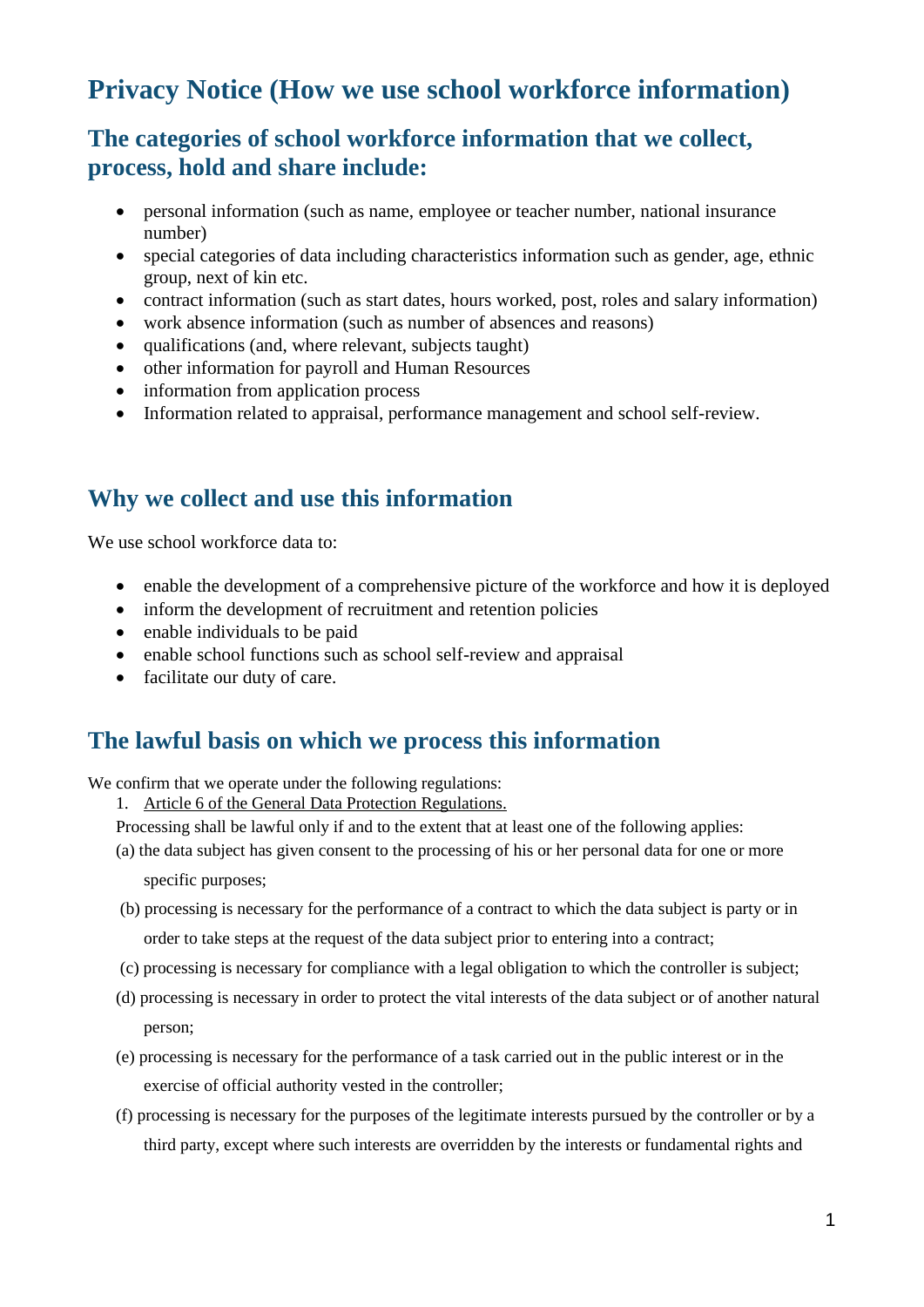freedoms of the data subject which require protection of personal data, in particular where the data subject is a child.

#### 2. Article 9 of the General Data Protection Regulations.

Processing shall be lawful only if and to the extent that at least one of the following applies:

(a) the data subject has given explicit consent to the processing of those personal data for one or more specified purposes, except where Union or Member State law provide that the prohibition referred to in paragraph 1 may not be lifted by the data subject;

(b) processing is necessary for the purposes of carrying out the obligations and exercising specific rights of the controller or of the data subject in the field of employment and social security and social protection law in so far as it is authorised by Union or Member State law or a collective agreement pursuant to Member State law providing for appropriate safeguards for the fundamental rights and the interests of the data subject;

(c) processing is necessary to protect the vital interests of the data subject or of another natural person where the data subject is physically or legally incapable of giving consent;

(d) processing is carried out in the course of its legitimate activities with appropriate safeguards by a foundation, association or any other not-for-profit body with a political, philosophical, religious or trade union aim and on condition that the processing relates solely to the members or to former members of the body or to persons who have regular contact with it in connection with its purposes and that the personal data are not disclosed outside that body without the consent of the data subjects;

(e) processing relates to personal data which are manifestly made public by the data subject;

(f) processing is necessary for the establishment, exercise or defence of legal claims or whenever courts are acting in their judicial capacity;

(g) processing is necessary for reasons of substantial public interest, on the basis of Union or Member State law which shall be proportionate to the aim pursued, respect the essence of the right to data protection and provide for suitable and specific measures to safeguard the fundamental rights and the interests of the data subject;

(h) processing is necessary for the purposes of preventive or occupational medicine, for the assessment of the working capacity of the employee, medical diagnosis, the provision of health or social care or treatment or the management of health or social care systems and services on the basis of Union or Member State law or pursuant to contract with a health professional and subject to the conditions and safeguards referred to in paragraph 3;

(i) processing is necessary for reasons of public interest in the area of public health, such as protecting against serious cross-border threats to health or ensuring high standards of quality and safety of health care and of medicinal products or medical devices, on the basis of Union or Member State law which provides for suitable and specific measures to safeguard the rights and freedoms of the data subject, in particular professional secrecy;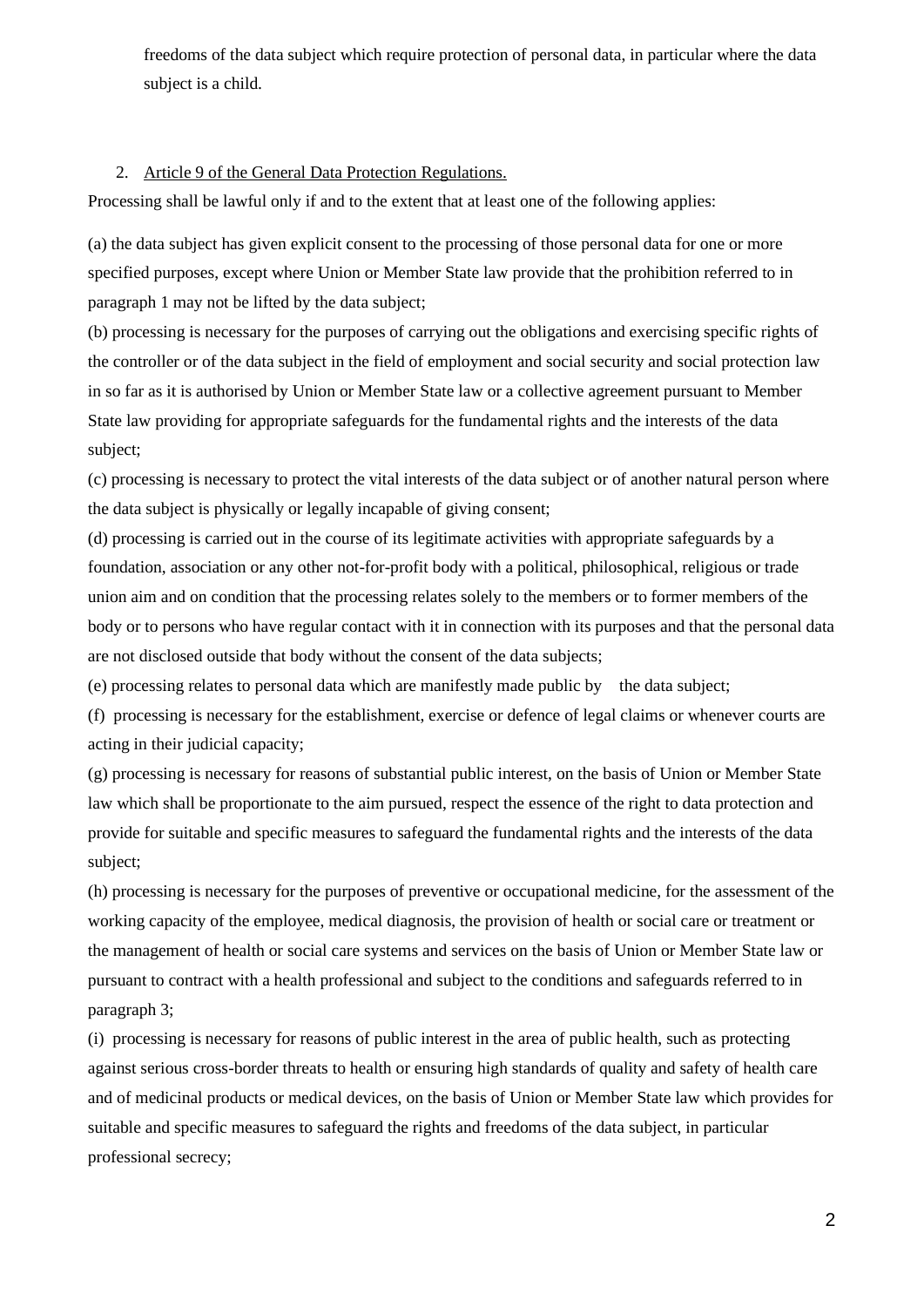(j) processing is necessary for archiving purposes in the public interest, scientific or historical research purposes or statistical purposes in accordance with Article 89(1) based on Union or Member State law which shall be proportionate to the aim pursued, respect the essence of the right to data protection and provide for suitable and specific measures to safeguard the fundamental rights and the interests of the data subject.

3. The Education Act 1996 - (Departmental Censuses on behalf of the Department for Education) We collect and use pupil information under the submission of the school census returns, including a set of named pupil records, is a statutory requirement on schools under Section 537A of the [Education](http://www.legislation.gov.uk/ukpga/1996/56/section/537A) Act 1996.

## **Collecting this information**

Whilst the majority of information you provide to us is mandatory, some of it is provided to us on a voluntary basis. In order to comply with data protection legislation, we will inform you whether you are required to provide certain school workforce information to us or if you have a choice in this.

## **Storing this information**

We hold pupil data securely in compliance with GDPR to enable us to comply with the law and educate students. Records are retained as per the recommended practice laid out by the Information and Records Management Society (IRMS).

## **Who we share this information with**

We routinely share this information with:

- our local authority
- the Department for Education (DfE)
- member schools and The Bridgnorth Areas Schools Trust.

Occasionally this information can be shared with official organisations such as the Police or other legal bodies. In accordance with other trust policies – safeguarding, GDPR.

#### Why we share school workforce information

We do not share information about workforce members with anyone without consent unless the law and our policies allow us to do so.

#### **Local authority**

We are required to share information about our workforce members with our local authority (LA) under section 5 of the Education (Supply of Information about the School Workforce) (England) Regulations 2007 and amendments.

#### **Department for Education (DfE)**

We share personal data with the Department for Education (DfE) on a statutory basis. This data sharing underpins workforce policy monitoring, evaluation, and links to school funding / expenditure and the assessment educational attainment.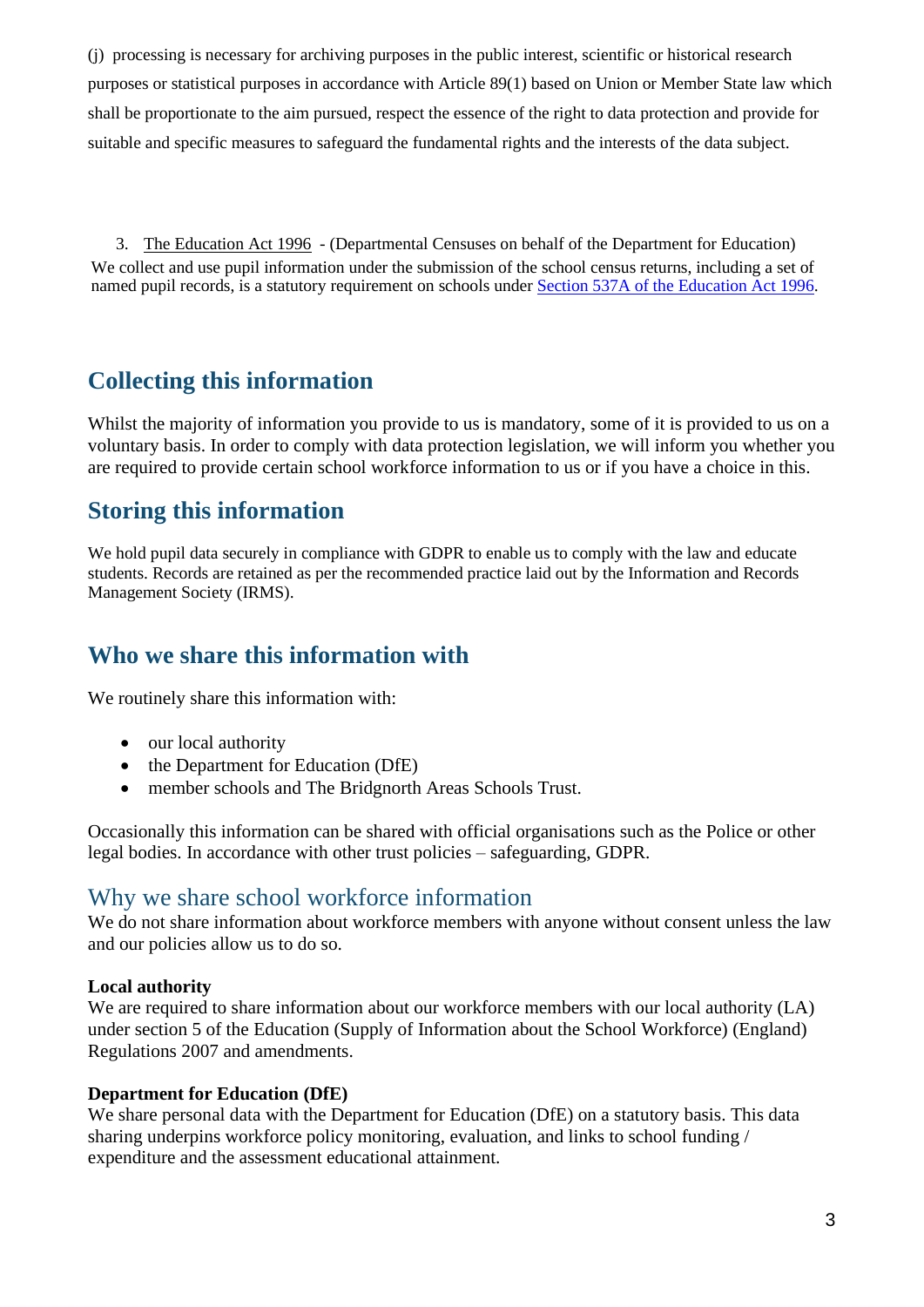We are required to share information about our pupils with the (DfE) under section 5 of the Education (Supply of Information about the School Workforce) (England) Regulations 2007 and amendments.

## **Data collection requirements**

The DfE collects and processes personal data relating to those employed by schools (including Multi Academy Trusts) and local authorities that work in state funded schools (including all maintained schools, all academies and free schools and all special schools including Pupil Referral Units and Alternative Provision). All state funded schools are required to make a census submission because it is a statutory return under sections 113 and 114 of the Education Act 2005

To find out more about the data collection requirements placed on us by the Department for Education including the data that we share with them, go to [https://www.gov.uk/education/data](https://www.gov.uk/education/data-collection-and-censuses-for-schools)[collection-and-censuses-for-schools.](https://www.gov.uk/education/data-collection-and-censuses-for-schools)

The department may share information about school employees with third parties who promote the education or well-being of children or the effective deployment of school staff in England by:

- conducting research or analysis
- producing statistics
- providing information, advice or guidance

The department has robust processes in place to ensure that the confidentiality of personal data is maintained and there are stringent controls in place regarding access to it and its use. Decisions on whether DfE releases personal data to third parties are subject to a strict approval process and based on a detailed assessment of:

- who is requesting the data
- the purpose for which it is required
- the level and sensitivity of data requested; and
- the arrangements in place to securely store and handle the data

To be granted access to school workforce information, organisations must comply with its strict terms and conditions covering the confidentiality and handling of the data, security arrangements and retention and use of the data.

For more information about the department's data sharing process, please visit: <https://www.gov.uk/data-protection-how-we-collect-and-share-research-data>

To contact the department:<https://www.gov.uk/contact-dfe>